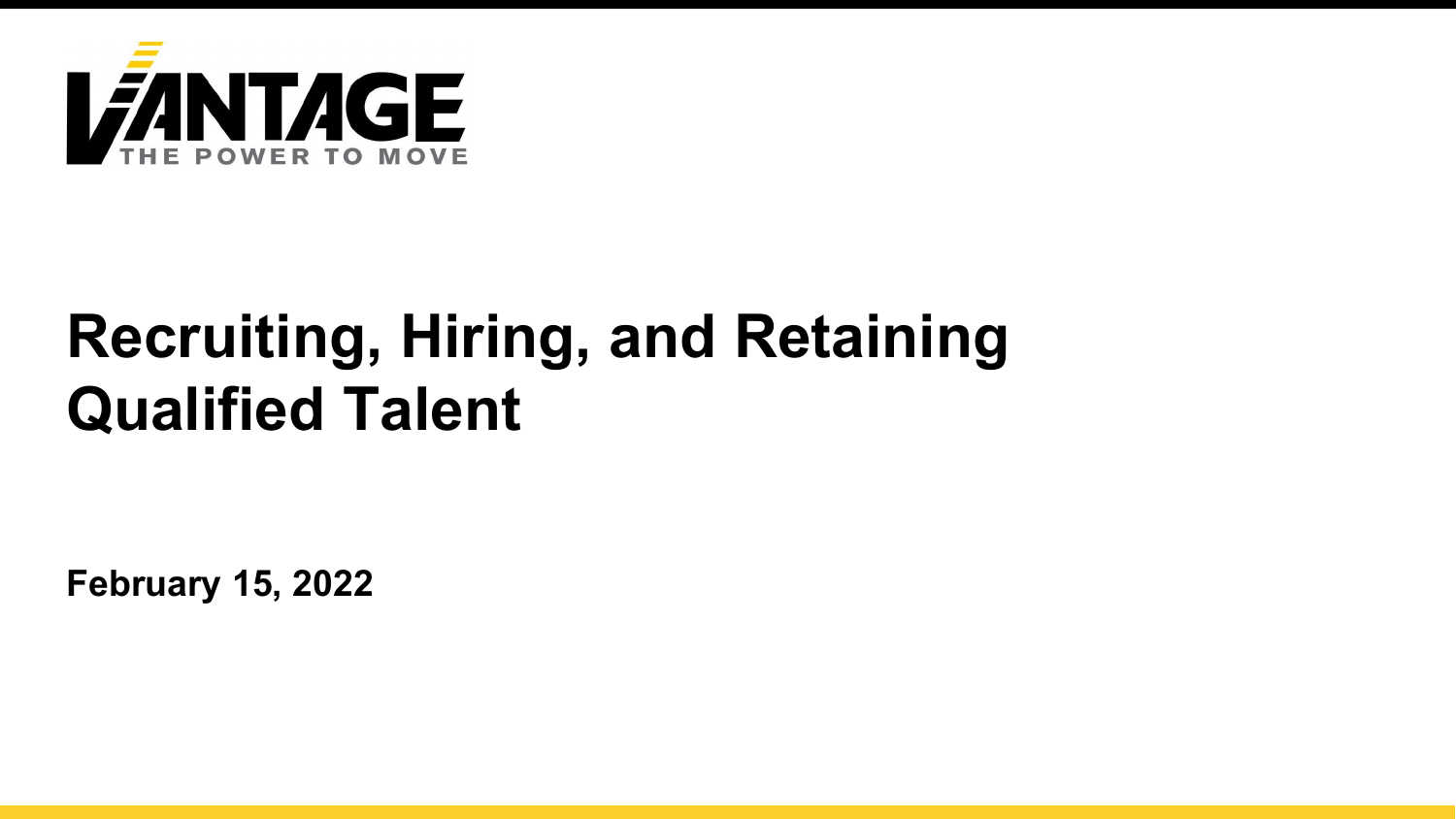#### **The Vantage Family of Brands**







Under Vantage we have brought together the best brands and people in the business and are aligning to move our customers to new levels of success.

Together as Vantage, we can offer our customers unparalleled service and easy access to the broadest range of resources, expertise and products in the industry. All from a single touchpoint.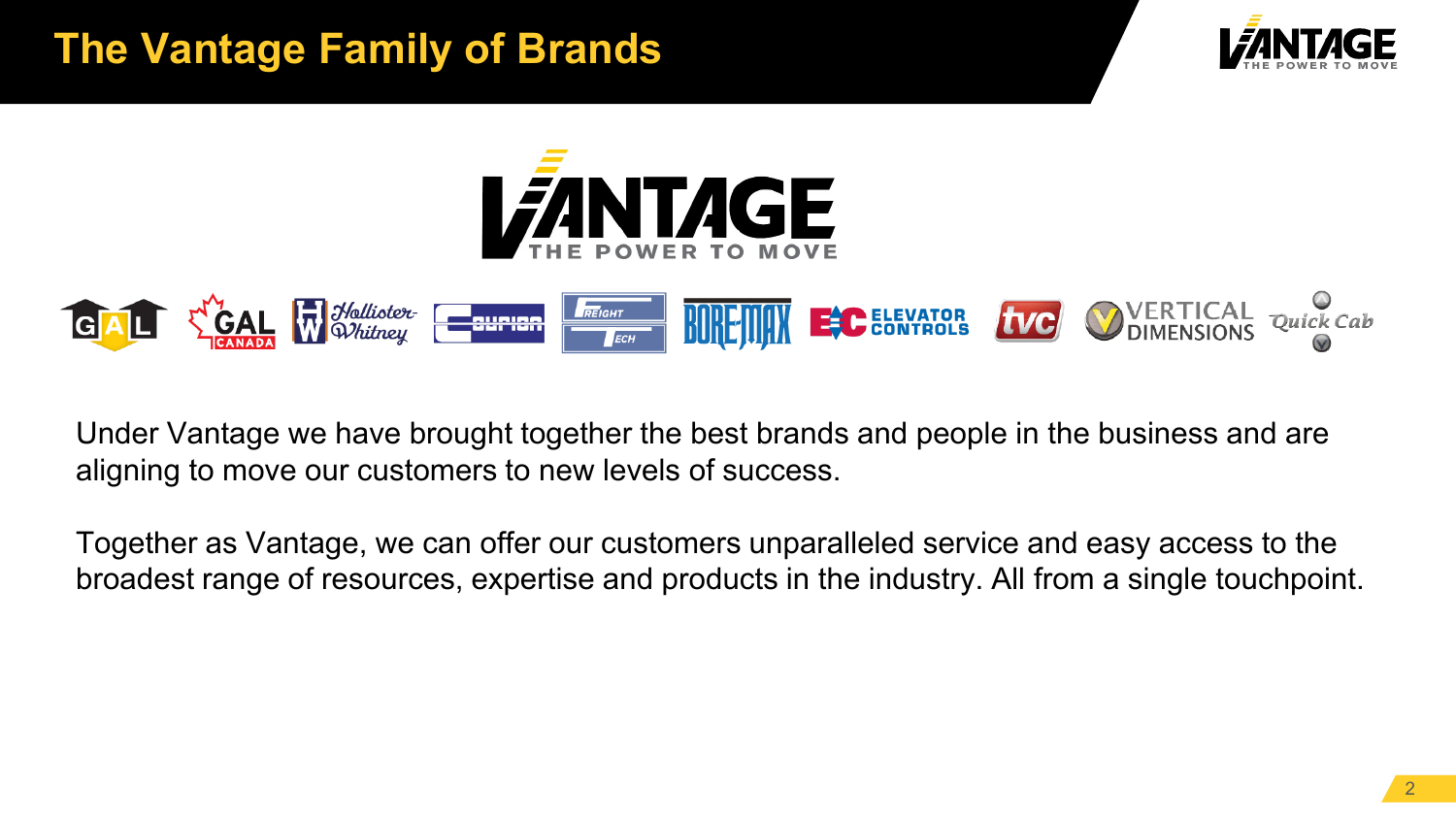#### **Focus on People and Culture**



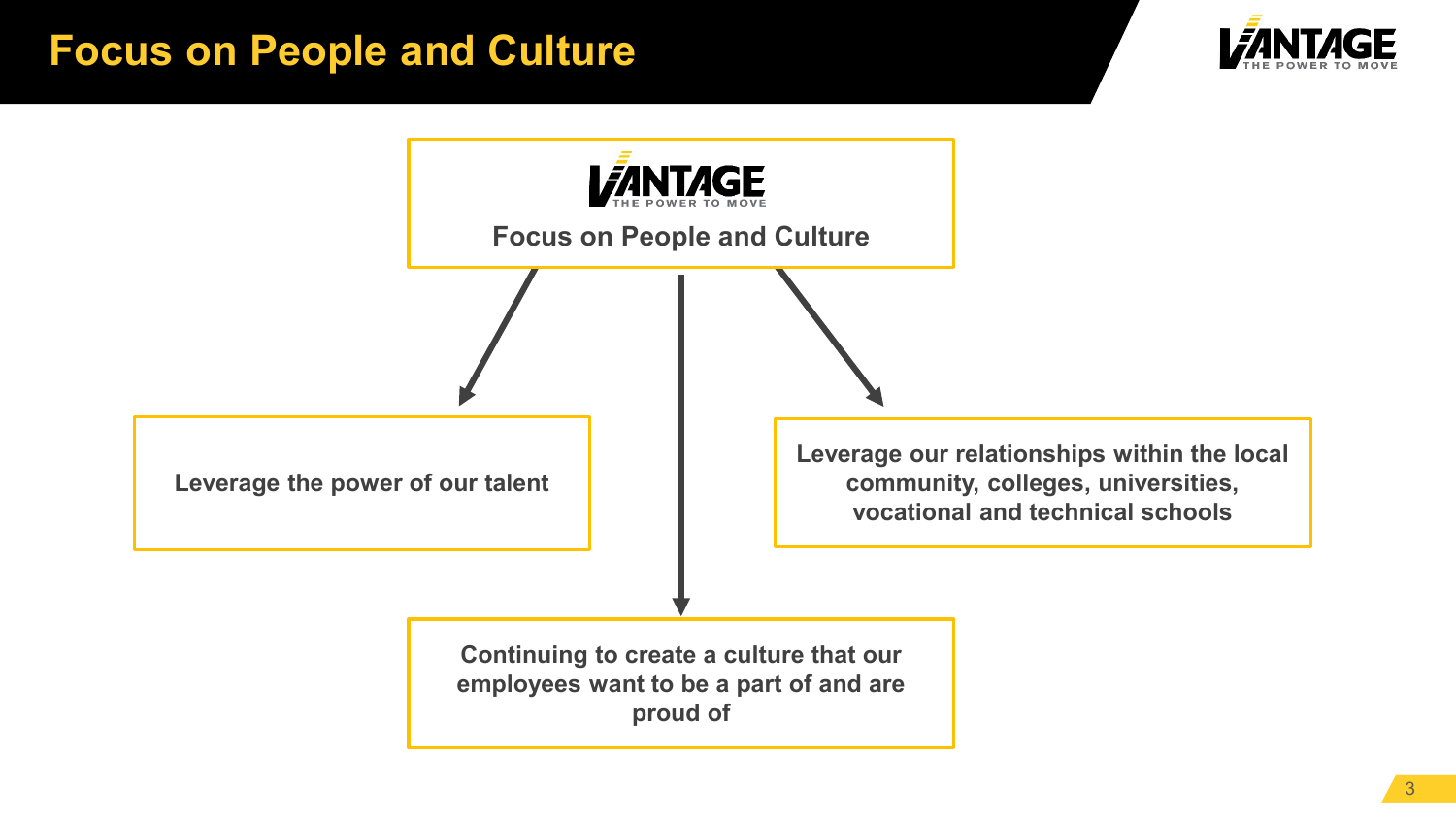## **Leveraging the Power of Our Talent and Our Workforce**

#### **Internal Posting and Recruiting Process**

- $\checkmark$  Encourage internal movement within the organization
- $\checkmark$  Allow every employee the same access and opportunity to open positions

#### **Great People Know Great People**

- $\checkmark$  Company-wide employee referral program
	- $\checkmark$  Employees can recommend family or friends to any of the open positions for a referral bonus

#### **Continuous Development**

- $\checkmark$  Creating career paths for our junior engineers/highly technical employees
- $\checkmark$  Ensuring competitive pay for our technical/skilled employees
	- $\checkmark$  Continue to develop their skills while developing on-the-job experience
	- $\checkmark$  Allow them the opportunity to grow within our organization
- $\checkmark$  Ongoing leadership development training for our frontline and middle management
- $\checkmark$  Robust tuition reimbursement program for continuous professional and career development



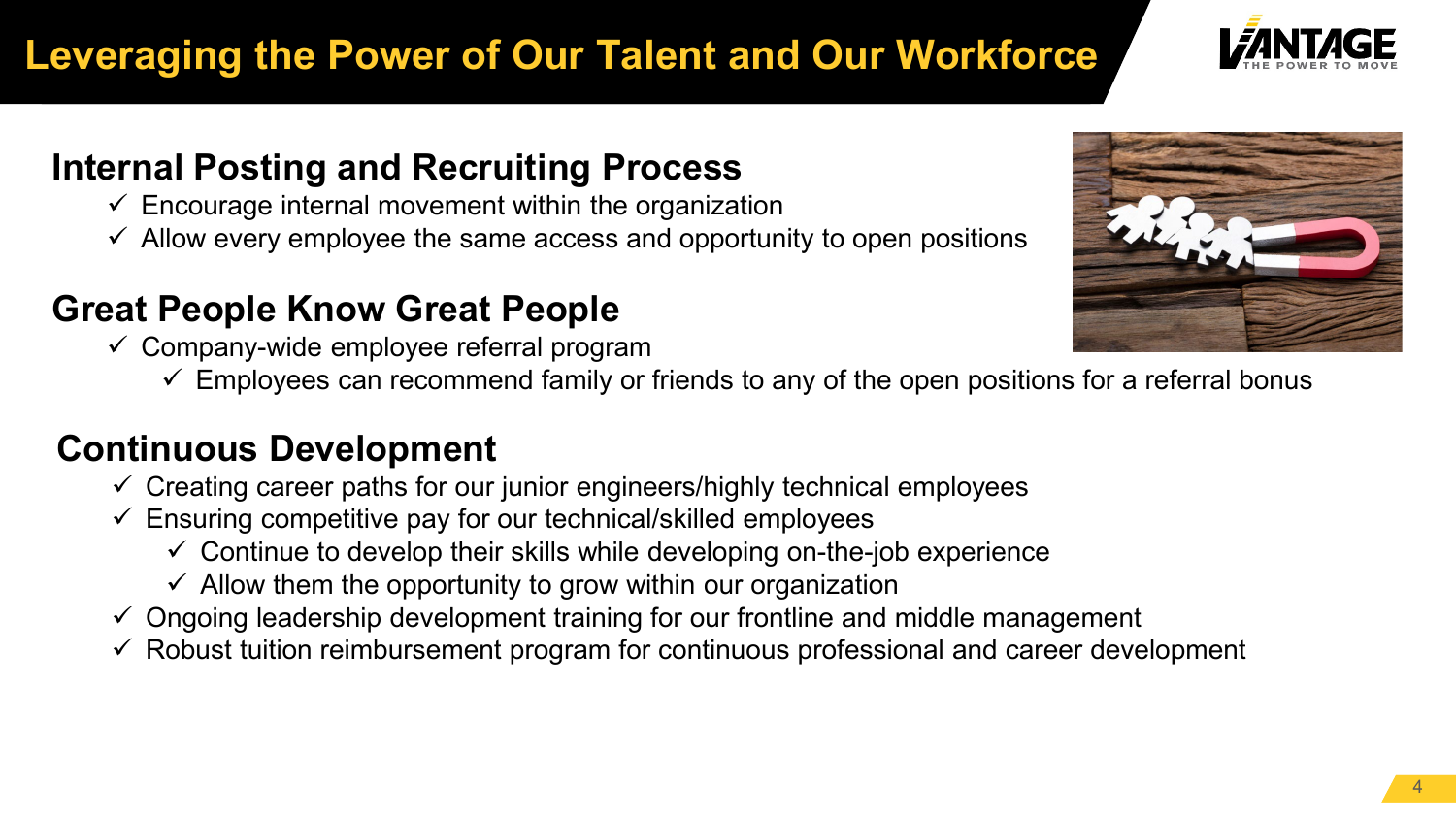

#### **Including our local communities, colleges, universities, vocational and technical schools**

#### **Increasing the pipeline of candidates**

- $\checkmark$  Stronger college/technical school presence
- $\checkmark$  Forming year-round apprenticeship programs with local schools where there are relevant programs for future employees
- $\checkmark$  Partnering with local organizations within the community



**Recruiting early in the student's educational career to provide hands on training and development, while they complete their studies**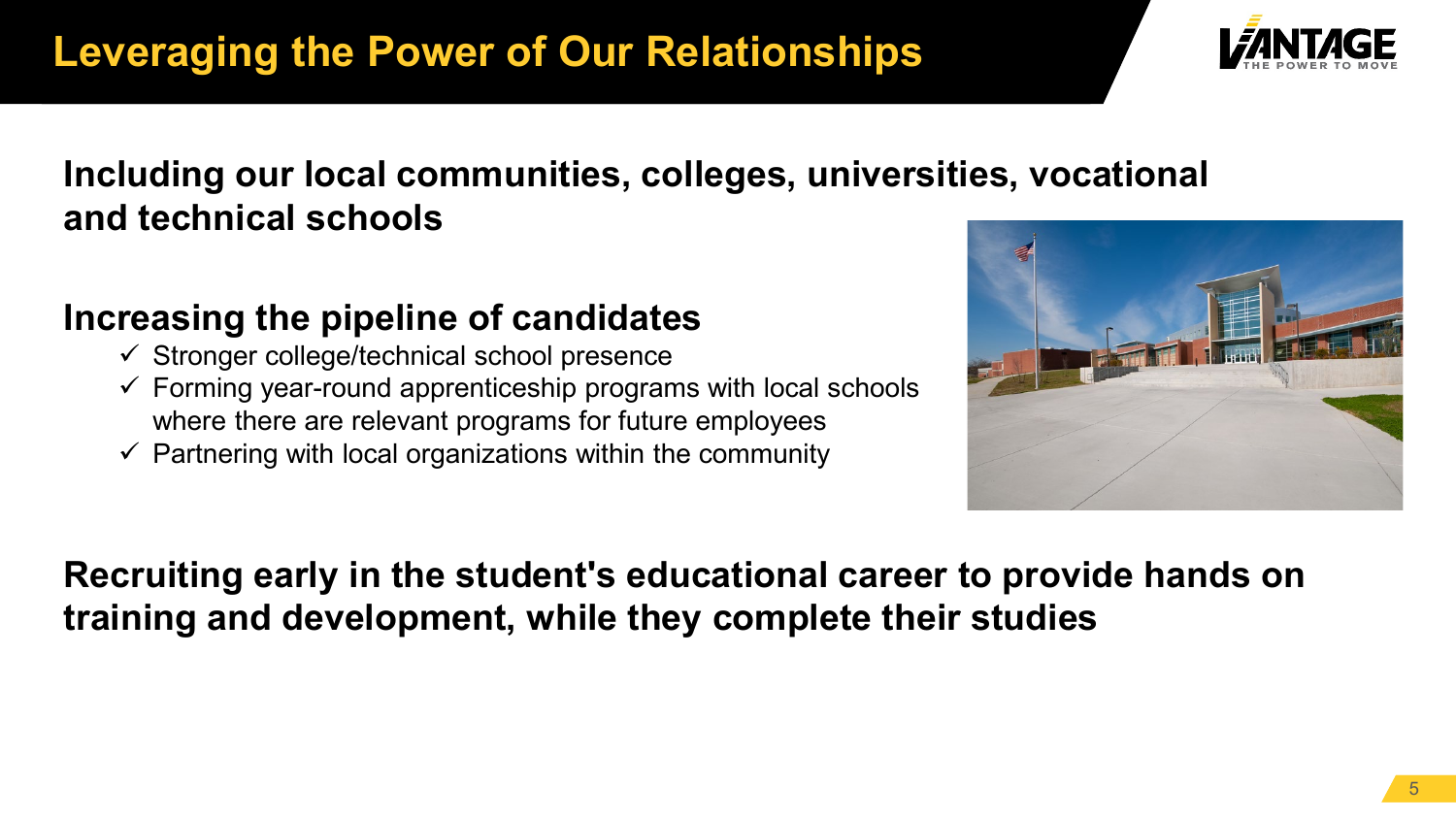### **Company Culture and the Employee Experience**



#### **Strengthening company-wide communication**

 $\checkmark$  Keeping employees informed about company changes, performance and anything happening within the industry

#### **Celebrating diversity of our teams and fostering an equitable and inclusive culture**

#### **Setting our employees up for success upon hire**

 $\checkmark$  Ensuring our new hires have a great onboarding and orientation experience